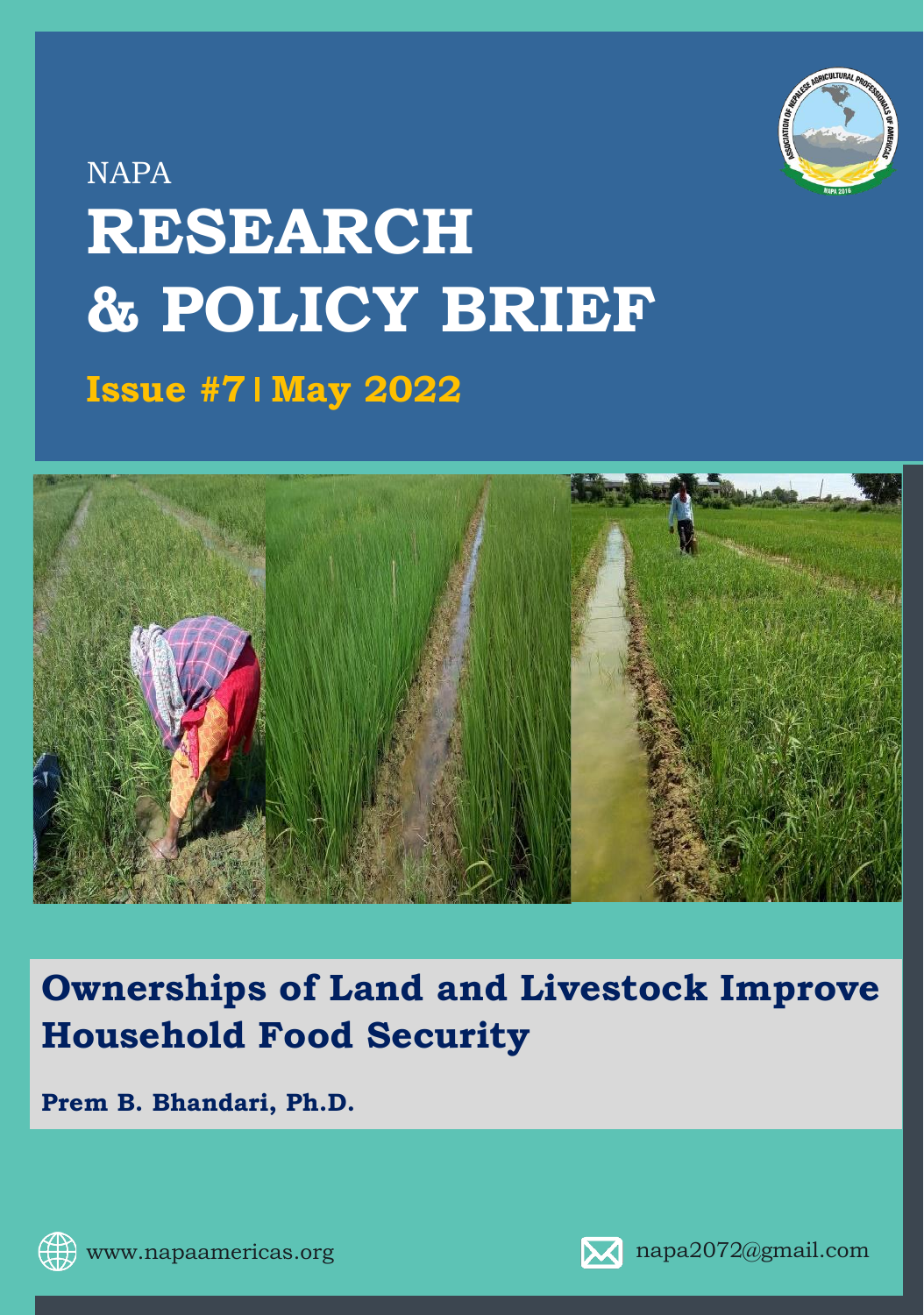#### **NAPA RESEARCH AND POLICY BRIEF #7 MAY 2022**

## **ABSTRACT**

*Does the ownership productive assets such as of land and livestock play a role in addressing household food security challenge in Nepal?* These questions are important in a subsistence-based economy of Nepal where agriculture is the mainstay of a large majority of households. While about two-thirds of households relied in agriculture for livelihoods, overall, slightly over one-half (52%) of them were food insecure (20 percent of households mildly food-insecure, 22 percent moderately food-insecure, and 10 percent severely foodinsecure) in 2016. Using the nationally representative 2016 Nepal Demographic Health Survey (NDHS) data, this research and policy brief provides empirical evidence of the salience of the ownership of productive assets in reducing food insecurity problem. Evidence shows that the ownership of both land and livestock are significantly and positively associated with household food security. These results imply any policy designed to secure the ownership of productive assets such as land and livestock to the households will lessen the food insecurity problem in the country.

#### **BOX 1: WHAT IS IN NEPAL'S CONSTITUTION?**

The Right to Food is a fundamental right of people as provisioned in the Nepal's Constitution 2015 (Article 36 (2)).

Keywords: assets, food security, land, livestock, ownership, sustainable

*\*Social Scientist, University of Michigan, and NAPA Life Member; Pbhandari115@gmail.com*

## **FOOD SECURITY**

Food security is a global challenge. Globally, one-in-four people (1.9 billion) are moderately or severely food insecure (Roser and Ritchie 2019). According to the World Bank (2021), the year 2020 marked the most severe increase in global food insecurity. As COVID-19 is evolving, it will have further detrimental effect on food security impacting vulnerable households in almost every country. Food insecurity can worsen diet quality and increase the risk of various forms of malnutrition, potentially leading to undernutrition as well as overweight and obesity (Ribeiro-Silva et al. 2021).

Nepal is not an exception and is one among the most food insecure countries in the world. Based on the Global Food Security Index (GFSI), in 2021, Nepal ranked 79 out of 113 countries with a global food security index (GFSI) of 53.7 (Economics Impact 2021). However, Nepal's Global Hunger Index (GHI) is improving and was at 19.1 in 2021 as compared to 22 reported in 2017 (von Grebmer et al. 2021).

The most recent Nepal Demographic and Health Survey (NDHS) (Ministry of Health, Nepal; New ERA; and ICF 2017) reported that 52.8 percent of the households were food insecure (Figure 1). Among them nearly one-in-ten households were severely food insecure. These numbers suggest that Nepal continues to struggle from food insecurity.



The Constitution of Nepal (2015) has recognized "*the right to food as a fundamental right*" of its citizens (Article 36 (2)). The Government of Nepal (GoN) aims to eradicate poverty, end hunger and all forms of malnutrition by ensuring access to safe, nutritious and sufficient food all year round for all people by 2030 through its sustainable development goals (SDGs) programs (GoN 2015). To meet the challenge of food insecurity problem, Nepal requires serious attention and concerted efforts.

#### **BOX 2: FOOD SECURITY**

Globally, **ONE-in-FOUR** people are moderately or severely food insecure. **Nepal**: **38** out of **75** districts as food insecure.

**79** out of **113** most food insecure countries. 52% households are food insecure.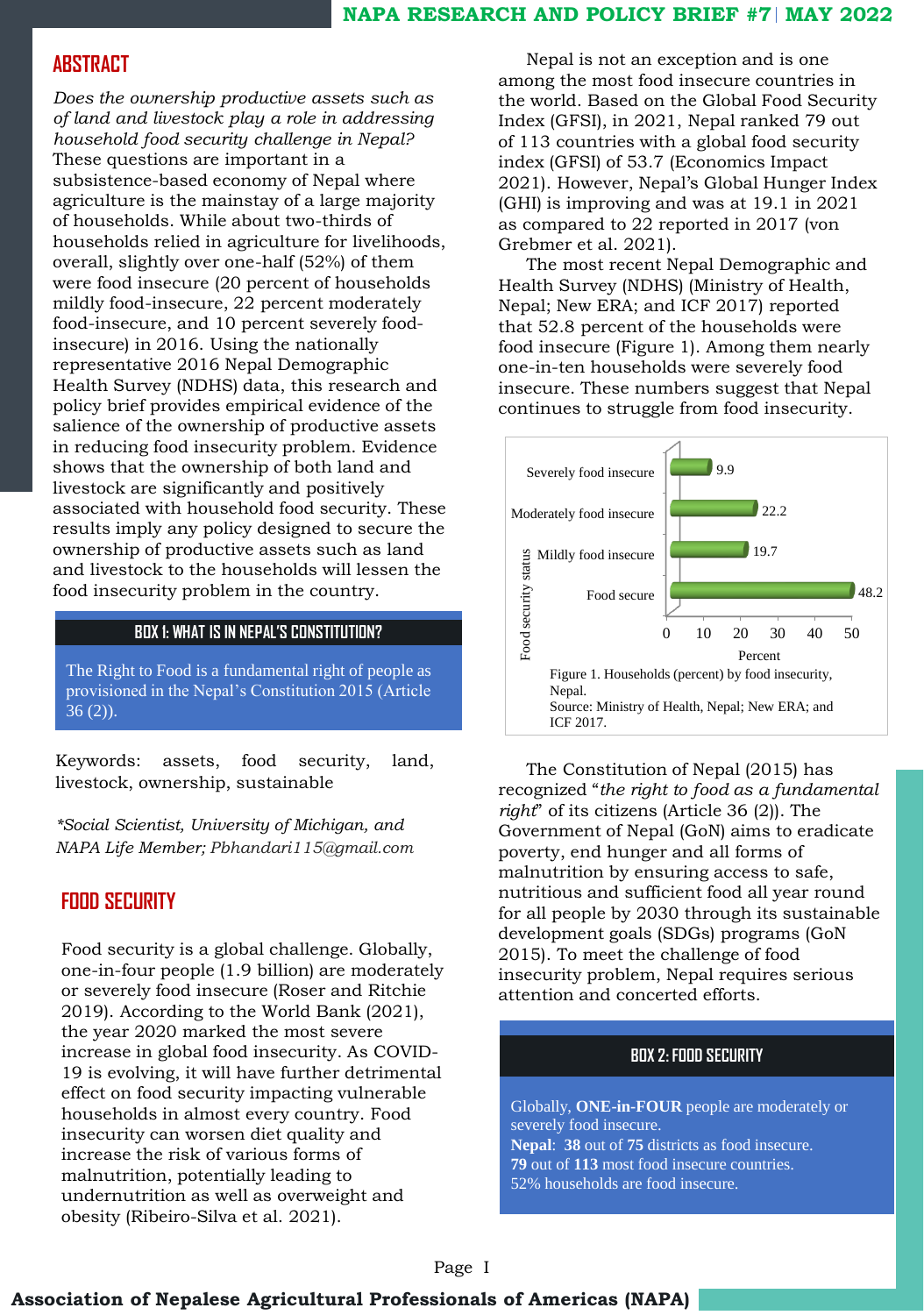## **THE OWNERSHIP OF LAND AND LIVESTOCK IN NEPAL**

Nepal is an agricultural country. Farmers have been commonly practicing age-old traditional mixed farming systems. Farmers grow a number of crops such as cereals, vegetables, fruits and fodders. In addition, as an integral activity, households keep animals such as cattle, buffalo, goats, sheep, pigs, and poultry for food (meat, milk, egg, and other food products), draft power, manure, and cash earning. Nearly two-third households make their livelihood from agriculture, which absorbs about 60 percent of the labor force for employment. According to the 2016 NDHS, agriculture provides jobs for 70 percent of women and 33 percent of men.

The 2011/12 national sample census of agriculture reported 3,831,000 holdings (85% of the total) with some land (Central Bureau of Statistics 2013). Ninety five percent of the holdings owned less than 2 hectares of land while 58 percent of the holdings owned less than 0.5 hectares).

The 2011/12 census also reported 3,354,000 holdings with some types of livestock. Among these holdings, 68 percent owned cattle, 50 percent had buffalo, 70 percent had goat, 3 percent of them had sheep, and 13 precent of them had pig. Animals are important source of financial, economic and social capitals in times of need and therefore, are important elements of food security assets.

#### **BOX 3: LAND AND LIVESTOCK OWNERSHIP: NEPAL**

**85%** of the holdings owned at least some land.

**95%** of the holdings operated by small and marginal farmers.

**68%** holdings owned cattle.

**50%** holdings owned buffalo.

**70%** holdings owned goat.

**13%** holdings owned pig.

## **THE NEXUS BETWEEN LAND AND LIVESTOCK OWNERSHIP AND FOOD SECURITY**

Studies show that the ownership of land and livestock are among the key factors associated with food security in Nepal (FAO 2011).

According to Subedi and Dhital (2007), small holdings, marginal land for agricultural production, weather-dependent cultivation, and poor technology/technical know-how of farmers are some of the key factors influencing food insecurity in the country. Similarly, Maharjan and Khatri-Chhetri (2006) reported that the food secure households have significantly higher amount of total land and have higher percentage of irrigated land as compared to food insecure households. Studies also show that the households with large livestock size are less vulnerable to food insecurity, especially in times of drought when crops fail (FAO 2011). Previous research has found a positive correlation between household food security and the number of total livestock holdings (Bhandari, Karki and Rasali 2020; Maharjan and Khatri-Chhetri, 2006).

Using the nationally representative 2016 NDHS data, this brief empirically investigates: *To what extent do ownerships of land and livestock relate to household food security in Nepal?* This investigation is important because a large majority of households, mostly near landless, small and marginal, still rely on agriculture to meet food demand and the relationships between food security and the studies to examine the relationships between the ownership of productive capitals such as land and livestock and household food security are limited. This brief offers this by using the sustainable livelihood (SL) framework (e.g., Bebbington 1999; DFID 1999), which has been widely used to assess the factors influencing various livelihood outcomes including food security.

## **DATA, MEASURES AND ANALYSIS**

Food security is a multidimensional and complex concept. This brief uses the *Household Food Insecurity Access Scale (HFIAS)* developed by Food and Nutrition Technical Assistance (FANTA) of USAID (Coates et al. 2006). The measurement instrument consists of nine items that measure occurrence and frequency of food access. The HFIA scale is calculated as the sum of the frequency of occurrence of items during the past reference period<sup>1</sup>.

<sup>1</sup>*Recall period may vary – "in the past 30 days" or "in the past 12 months" depending upon the context.* 

Page II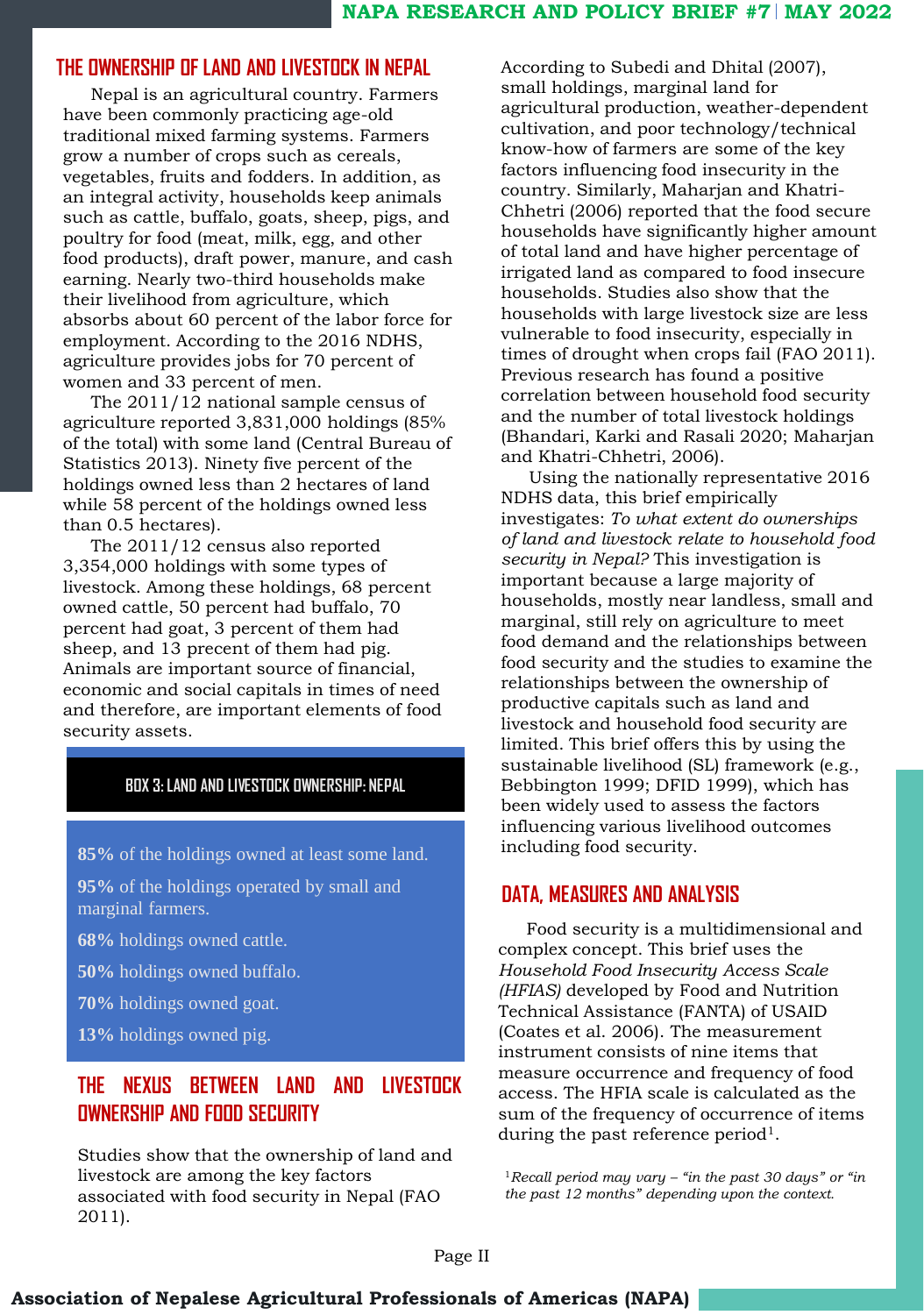The summated scale ranges from 0-27. The higher number in the scale refers to a greater level of food insecurity and *vice versa.*

The HFIAS includes three domains of food insecurity: (a) anxiety and uncertainty about household food supply, (b) insufficient quality that includes variety and preferences of food types), and (c) insufficient food intake<sup>2</sup>. In order to estimate a household's food (in)security scale, first, a food insecurity index was calculated which is the sum of the frequency of occurrence during the past 12 months. As each of these items is measured in a scale of 0-3 (0=never, 1=rarely, 2=sometimes and 3=often), the summated index or the scale ranged from 0-27.

## **BOX 4: DATA & MEASURES**

**DATA: Nepal Demographic Health Survey 2016**

7 provinces 75 districts 217 municipalities 383 wards 11,490 households 5,520 from urban areas 5,970 from rural areas **MEASURES** HFIAS (range 0-27) Anxiety and uncertainty about household food supply (0, 1)

Insufficient quality (0, 1) Insufficient food intake (0, 1)

Land ownership (0,1) Ownership of animals (0, 1)

Next, the three domains as presented earlier were also separately created. The response was dichotomized as '0' if a household did not experience vs. '1' if a household experienced the item as rarely, sometimes, or often in the past 12 months for: (a) anxiety and uncertainty about household food supply, (b) insufficient quality that includes variety and preferences of food types, and (c) insufficient food intake.

*Land ownership* - the measure of a household's access to and ownership of land at the time of survey - was measured as whether a household owned any land (coded 1) or not (coded 0).

*<sup>2</sup>The NDHS (2016) included nine items to measure food security. Each item was measured whether a household experienced that item in the past 12 months or not using four response categories: 'never, rarely, sometimes, and often'.*

Similarly, the ownership of *livestock* was separately measured as the ownership of cattle/buffalo, cow/bulls, goats, chicken and pigs each coded as yes (=1) or no (=0). In addition, a number of theoretically known factors that influence food security are also controlled in the multivariate analysis.

## **RESULTS**

## **FOOD SECURITY**

- The average household level food insecurity scale (score) is 3.79 that ranged from 0-27 (0 being food secure and 27 being highly food insecure).
- Nearly one-half of the households (41% with 0 score) reported that they were food secure.
- Only nine percent households expressed anxiety and uncertainty about food supply.
- Slightly over half (53%) of the households reported that they were worried about insufficient quality of food supply due to a lack of resources.
- 22 percent of them reported insufficient food intake (quantity) due to a lack of resources.

## **LAND AND LIVESTOCK OWNERSHIP**

- 80 percent of the households reported that they owned some farm land.
- 31 percent households owned cattle/buffalo.
- 45 percent owned cow/bulls.
- 52 percent owned sheep/goats.
- 39 percent owned chicken.
- Only 9 percent owned pigs.

## **EMPIRICAL EVIDENCE ON THE OWNERSHIP AND FOOD SECURITY NEXUS**

Households that owned land had significantly lower HFIAS score as compared to the households that did not own any land controlling for all other factors.

The results for specific domains also support this finding. The households that owned land had significantly lower odds of experiencing anxiety and uncertainty about food supply in the past 12 months as compared to the households that did not own any land, adjusting for all other factors.

The results are similar and as expected for insufficient food quality and insufficient food intake domains.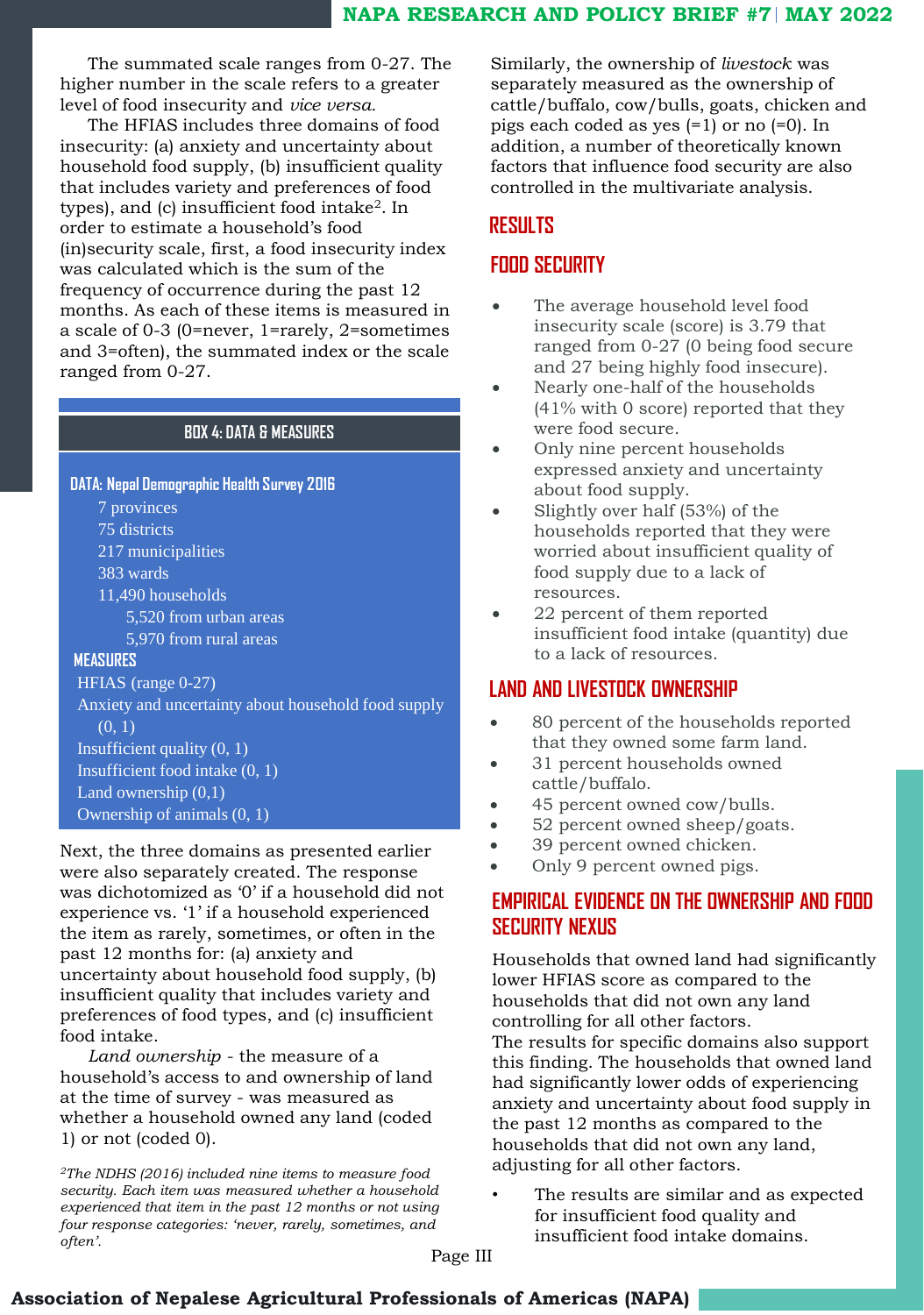- The ownership of animals in general reduced the household food insecurity as compared to those households that did not own animals.
- Specifically, the ownership of cattle/buffalo, cow/bulls, goats and chicken significantly reduced household food insecurity whereas the ownership of pigs was statistically not significant, adjusting for all other factors.
- Overall, these results provide evidence that the ownership of productive assets such as land and livestock is associated with the food insecurity problem in Nepal.

## **DISCUSSION AND POLICY IMPLICATIONS**

Food (in)security is one of the major challenges in Nepal. While the country is seriously planning, at least in documents, to curb the problem, many households particularly those from the disadvantaged communities such as indigenous and Dalit communities still lack the ownership of productive assets such as land and livestock. Considering the situation, even the Constitution of Nepal spells out the provision of land to Dalit (Article 40 (5), Constitution of Nepal). In addition, it is reported that there about 1.5 million families representing a quarter of Nepal's households, who are still landless or have land issues (Giri 2022). These families either lack formal land rights documentation where they have been living and farming or they have no land at all. Without the proper ownership of productive assets such as land, these households can neither secure any loan for income generation nor invest any resources for income generation.

#### **BOX 5: EMPIRICAL EVIDENCE**

Overall, empirical evidence shows that the ownership of productive assets such as land and livestock is important to lessen food insecurity problem.

This will further worsen their livelihoods requiring a serious attention from a policy perspective in order to solve the problem of food in(security) in the country.

• The already existing policy to provide access to and the ownership of productive assets such as land to small and marginal farmers should be emphasized/expedited.

- Similarly, policies must be designed to provide access to and ownership of livestock to needy households in order to improve their food security situation.
- Further policies should be designed in such a way that even the landless, small and marginal farmers can secure the access and the ownership of productive assets by using their own available resources (an example provided in the box – previous page).
- Nevertheless, policy makers should seriously consider the multidimensionality of food insecurity while designing policies. For instance, while the ownership of land and livestock may improve household food security, these are not the sufficient conditions to address the challenge. Other potential factors such as household size, education, gender of the household head, gender disaggregated ownership of productive assets, caste/ethnicity, household wealth, income and geographical location of a household should be carefully considered while designing food security policies.

#### **BOX 6: PROVISIONING ACCESS TO PRODUCTIVE ASSETS TO SMALL AND MARGINAL FARMERS: AN EVOLVING STORY OF NADC, SALYAN**

The National Agriculture Development Company (NADC) established by youth entrepreneurs in Ranikot, Salyan district of Nepal is one of the prime examples of provisioning access to various livelihood assets to landless, small and marginal farmers. This is a cooperative that has started goat farming using their own SWAR model – **S**tart **W**ith **A**vailable **R**esources – a participatory model. A number of small and marginal farmers have joined hands and shared through pulling their available resources such as land, capital, labor, and animals (goat) – to establish a goat resource center. Landless farmers have access to the farm through their labor while farmers with resources may share their land, capital or labor. SWAR model has been very successful which provides access to various livelihood assets - natural, human, economic, physical and social (as envisaged by the Sustainable Livelihood Framework). This model of livestock development has been well recognized by the local government and the Karnali provincial government. More youths are interested to continue similar ventures in the district.

For information about NADC visit **Agri-Connection**: https://www.napaamericas.org/downloads/ac-newsletter/agri-connectionvol-6-issue-4-december-2021.pdf



Page IV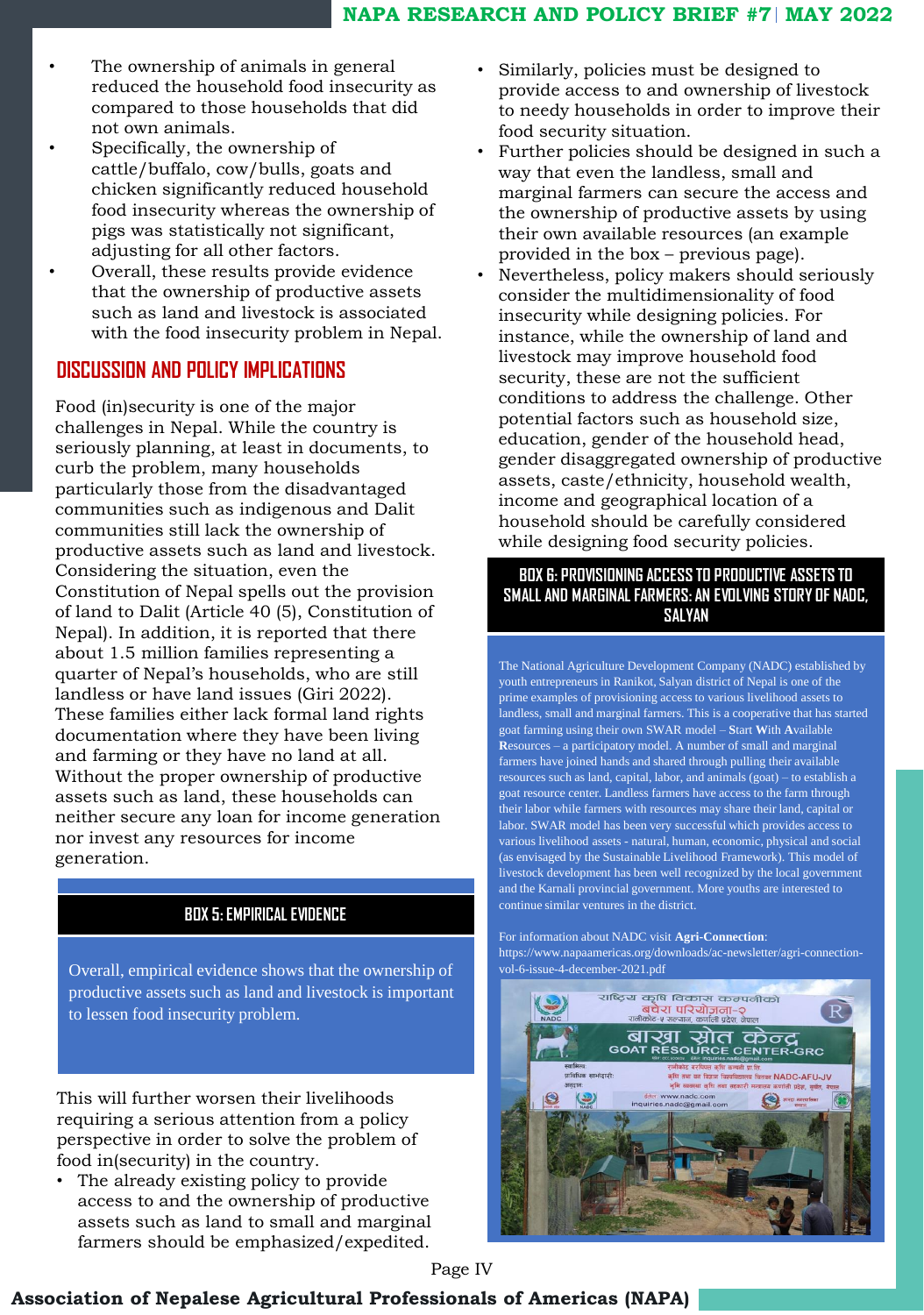## **REFERENCES**

- Bebbington, A. (1999). Capitals and capabilities: A framework for analyzing peasant viability, rural livelihoods and poverty. World Development 27(12), 2021- 2044.
- Bhandari, P. B., Karki, L. B., and Rasali, D. P. (2020). Food security and sustainable livelihood framework. In D. P. Rasali, P. B. Bhandari, U. Karki, M. N. Parajulee, R. Acharya & R. Adhikari (Eds.), Principles and practices of food security: sustainable, sufficient, and safe food for healthy living in Nepal (pp. 9-35). USA: Association of Nepalese Agricultural Professionals of Americas.
- CBS (2013). National sample census of agriculture Nepal 2011/12. National Report. Central Bureau of Statistics. Government of Nepal. Kathmandu, Nepal.
- Coates, J., Frongillo, E. A., Rogers, B. L., Webb, P., Wilde, P. E., and Houser, R. (2006). Commonalities in the experience of household food insecurity across cultures: What are measures missing? Journal of Nutrition 136(5), 1438S-1448S.
- DFID (1999). Sustainable livelihoods guidance sheets. Department for International Development, London, UK.
- Economics Impact (2021). Rankings and trends. Retrieved on November 26, 2021 from

[https://impact.economist.com/sustainabili](https://impact.economist.com/sustainability/project/food-security-index/Index) ty/project/food-security-index/Index.

- FAO (2011). World livestock 2011: Livestock in Food Security. Food and Agriculture Organization of the United Nations. Rome. [http://www.fao.org/docrep/014/i2373e/i2](http://www.fao.org/docrep/014/i2373e/i2373e.pdf) 373e.pdf
- Giri, R. (2022). Ground reality of landlessness in Nepal. Nepali Times. Retrieved on March 9, 2022.

https://www.nepalitimes.com/here[now/ground-reality-of-landlessness-in](https://www.nepalitimes.com/here-now/ground-reality-of-landlessness-in-nepal/)nepal/.

- GoN (2012). Agriculture atlas of Nepal. National Planning Commission Secretariat, Government of Nepal, Kathmandu.
- GoN (2015). Sustainable development goals 2016-2010. National (Preliminary) Report. National Planning Commission. Nepal.
- Maharjan, K. L., and Khatri-Chhetri, A. (2006). Household food security in rural areas of Nepal: Relationship between socio-economic characteristics and food security status. Poster paper prepared for presentation at the International Association of

Agricultural Economics Conference, Gold Coast, Australia August 12-18, 2006.

- Ministry of Health, Nepal; New ERA; and ICF (2017). Nepal demographic and health survey 2016. Kathmandu, Nepal: Ministry of Health, Nepal.
- NDHS (2011). Nepal demographic and health survey (NDHS) 2011. Ministry of Health and Population (MOHP) [Nepal], New ERA, and ICF International Inc. (2012). Kathmandu, Nepal: Ministry of Health and Population, New ERA, and ICF International, Calverton, Maryland.
- NHRC and FAO (2017). Monitoring framework for implementation of human right to adequate food in Nepal. Nepal Human Rights Commission, Food and Agriculture Organization of the United Nations. Rome.
- Ribeiro-Silva et al. (2021). COVID-19, Food Insecurity and Malnutrition: A Multiple Burden for Brazil. Frontiers in nutrition, 8, 751715.

[https://doi.org/10.3389/fnut.2021.7517](https://doi.org/10.3389/fnut.2021.751715) 15

- Roser, M., and Ritchie, H. (2019). Hunger and Undernourishment. Published online at OurWorldInData.org. Retrieved from: 'https://ourworldindata.org/hunger-and[undernourishment' \[Online Resource\]](https://ourworldindata.org/hunger-and-undernourishment)
- Subedi, K., and Dhital, B. (2007). Food security, livelihood, and Nepalese agriculture: Challenges and potentials. Canada Forum for Nepal. Proceedings of Unfolding Futures: Nepalese Economy, Society, and Politics. October 5-7, 2007, Ottawa, Canada.
- von Grebmer et al. (2021). Global Hunger Index: Food and Food Systems in Conflict Settings. Bonn, Dublin. https://www.globalhungerindex.org/pdf/

en/2021.pdf.

- World Bank (2021). Food security and COVID-19. Brief. The World Bank. Washington, D.C. https://www.worldbank.org/en/topic/agr iculture/brief/food-security-and-covid-19.
- World Food Summit (1996). Declaration on world food security. World Food Summit, November 13-17, 1996, Rome. [http://www.fao.org/docrep/003/w3613e/](http://www.fao.org/docrep/003/w3613e/w3613e00.htm) w3613e00.htm.